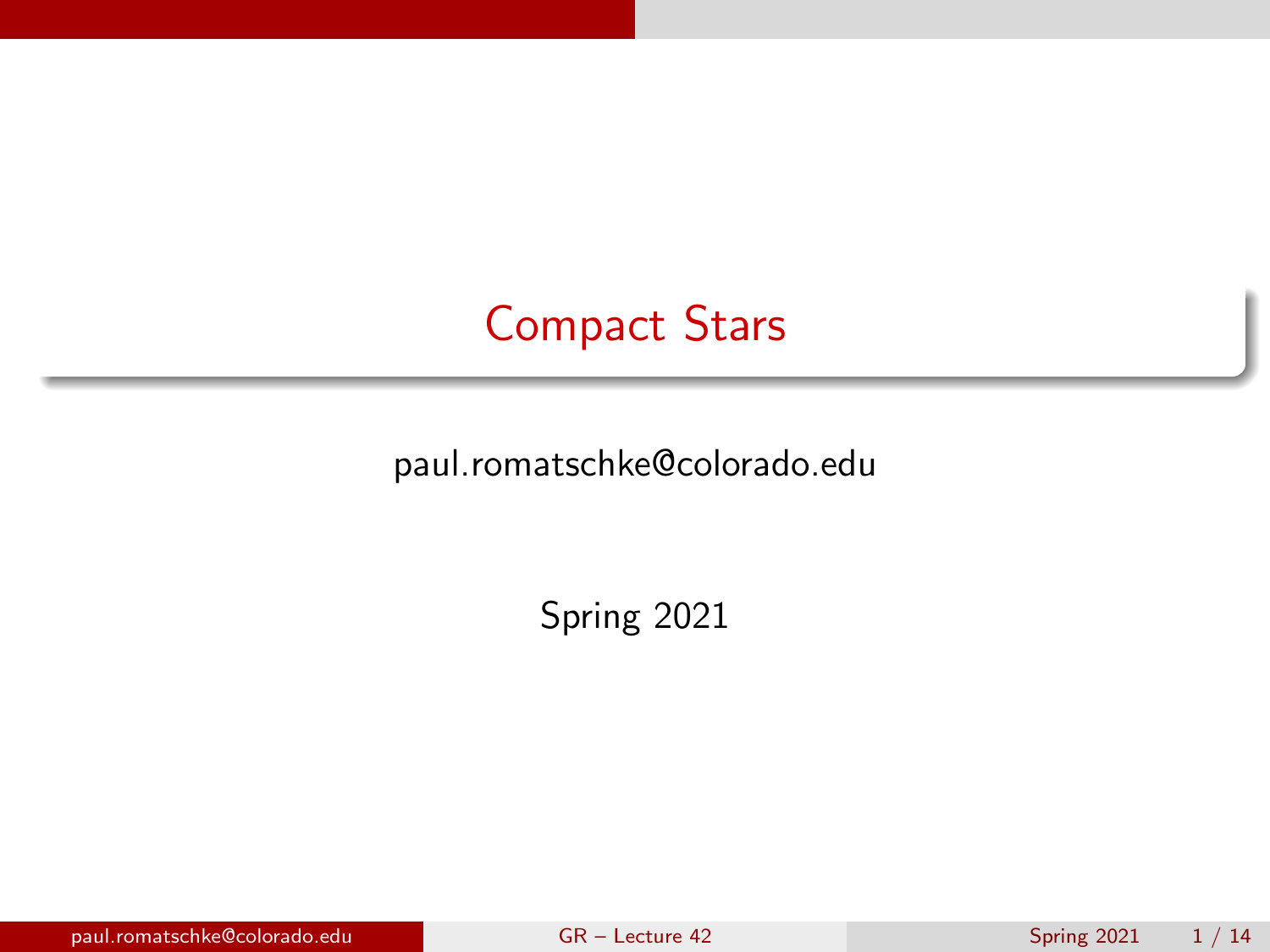- In lecture 41, we derived the GR structure equations for a spherically symmetric star (TOV equations)
- In this lecture, we go on to solve the TOV equations for **compact** stars such as neutron stars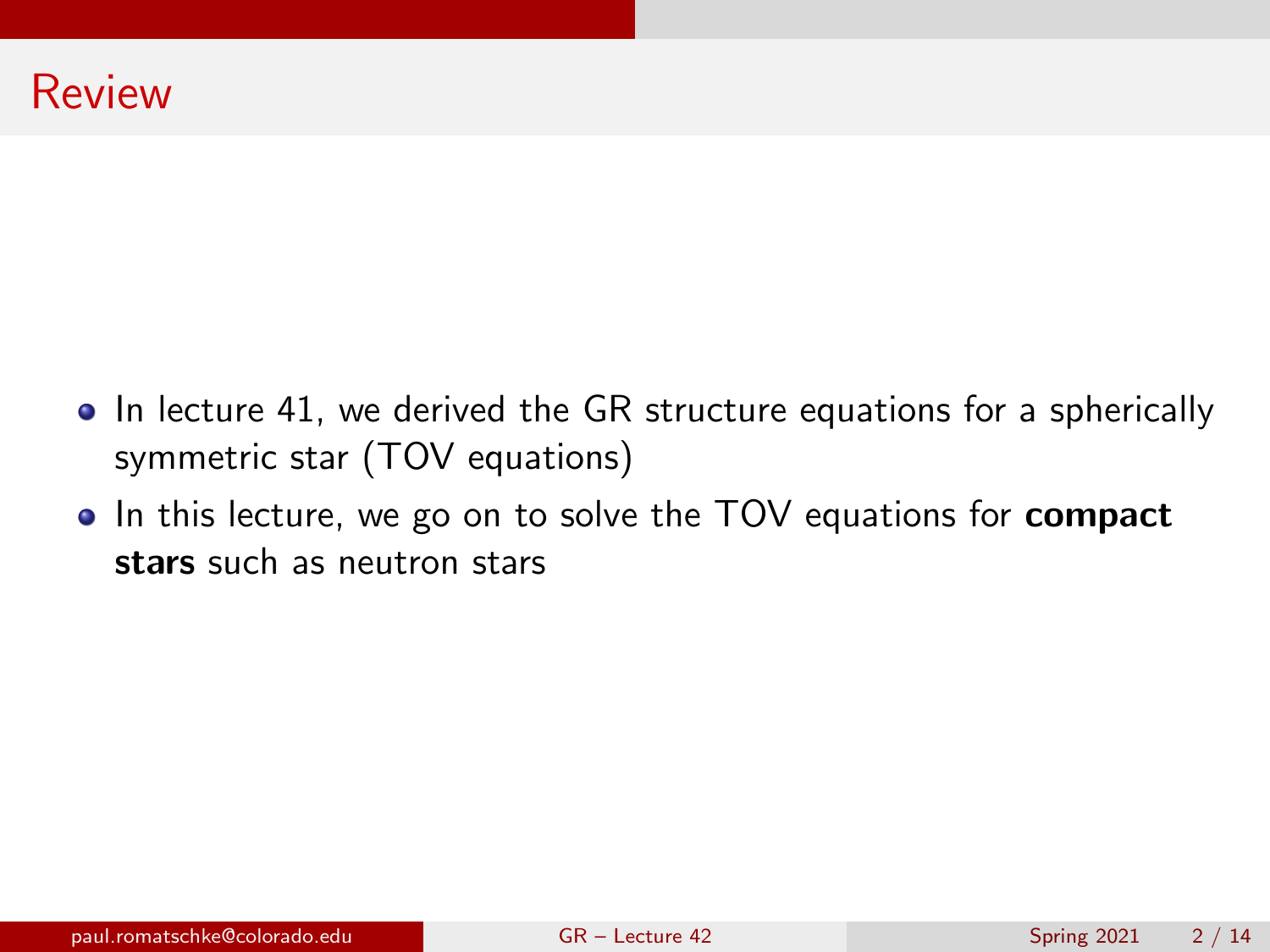# TOV Equations

• The TOV equations are given by

<span id="page-2-0"></span>
$$
M'(r) = 4\pi r^2 \epsilon, \quad p'(r) = -(\epsilon + p) \frac{GM + 4\pi r^3 G p}{r(r - 2GM)}.
$$
 (42.1)

- $M(r)$  is the mass within a sphere of radius r;  $\epsilon$ , p are energy density and pressure
- They are 2 equations for three unknowns:  $\epsilon$ , p, M
- In order to solve them, we need to supply an equation of state  $p = p(\epsilon)$  for the matter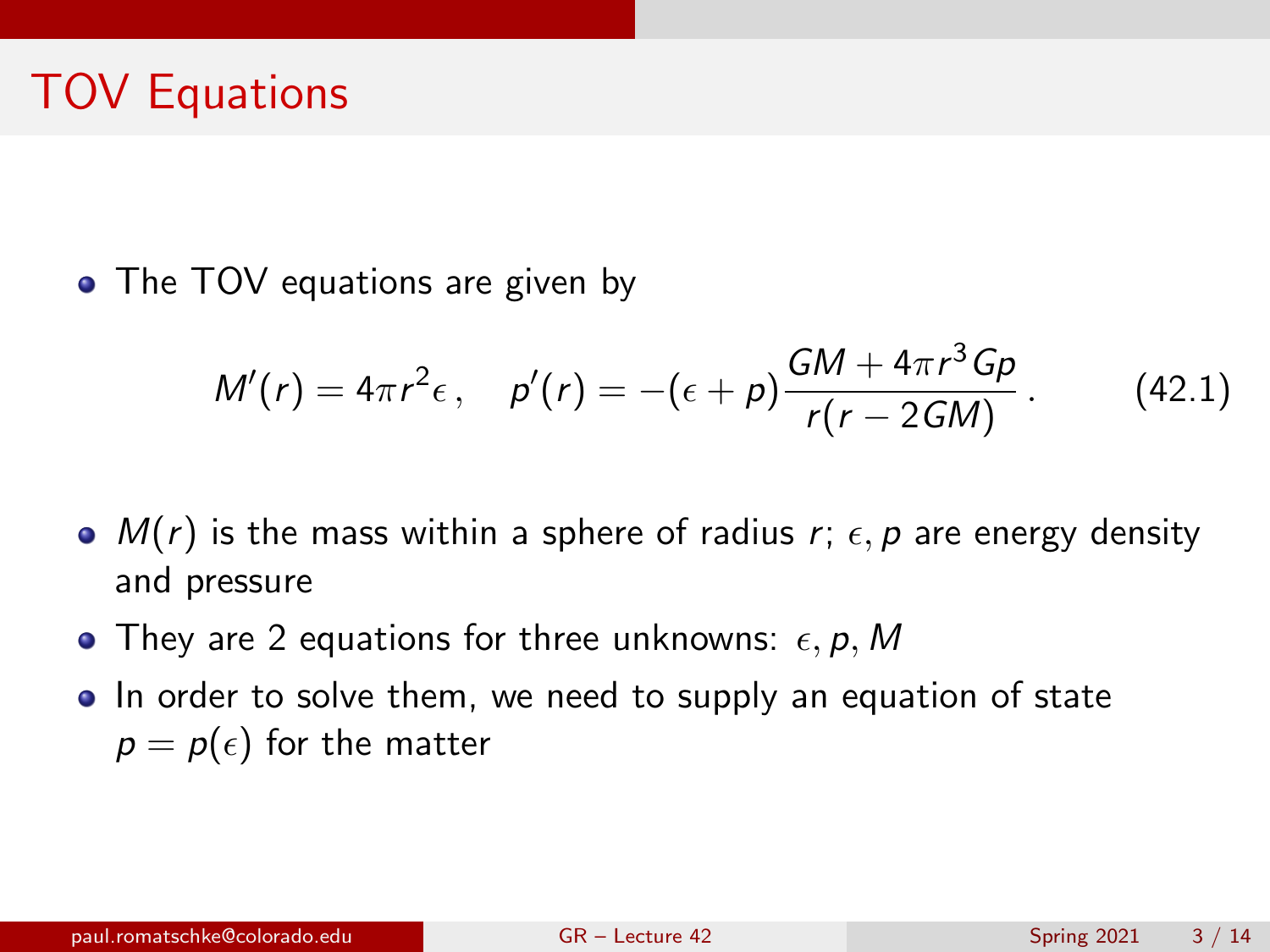## Equation of State for Nuclear Matter

- For many substances, the equation of state is readily calculated, such as for gases
- However, for others it is more tricky and requires supercomputers (e.g. high temperature QCD)
- For others still, there is no known first principles method to calculate  $p = p(\epsilon)$  accurately
- Neutron stars fall in this last category
- However, one can calculate at low and high density and interpolate in the middle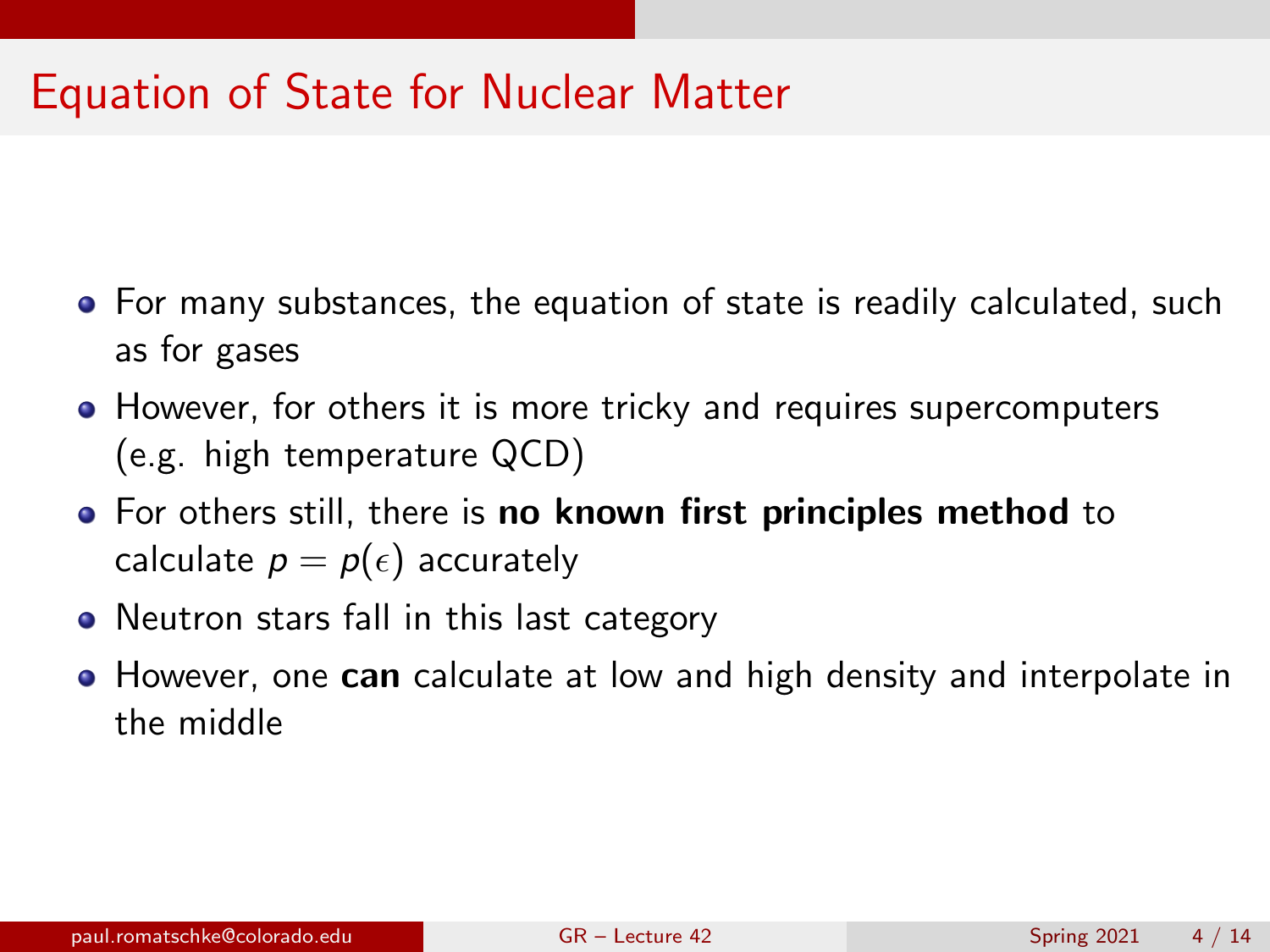### Equation of State for Neutron Stars



[Kurkela, Romatschke, Vuorinen, PRD81 (2010)]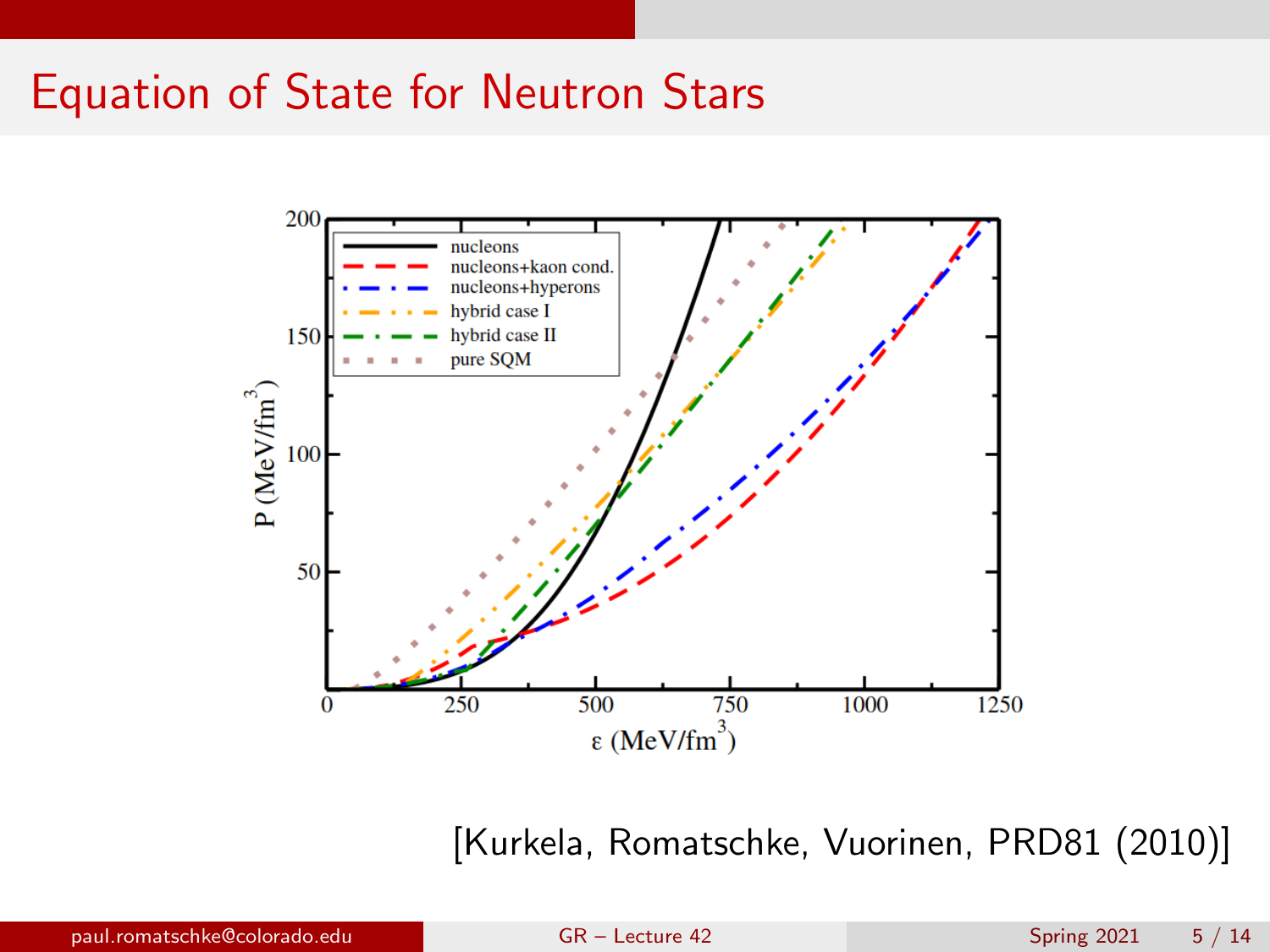#### The bag model for the EoS

- Let's take a toy model for the EoS of quark stars that at least captures some of the features of real-world QCD
- In this case, we have

$$
p = p(\mu) = \frac{3}{4\pi^2} \left(\frac{\mu}{3}\right)^4 - B^4 \,, \quad \epsilon \equiv \mu n - P \,, \quad n \equiv \frac{\partial P}{\partial \mu} \,. \tag{42.2}
$$

- $\bullet$  Here B is a constant (the "bag constant") that cannot be calculated
- For our toy model, we take it to be given by the fundamental QCD scale

$$
B = 0.2 \,\text{GeV} \,. \tag{42.3}
$$

• The EoS therefore becomes

$$
p = \frac{\epsilon}{3} - \frac{4}{3}B^4. \tag{42.4}
$$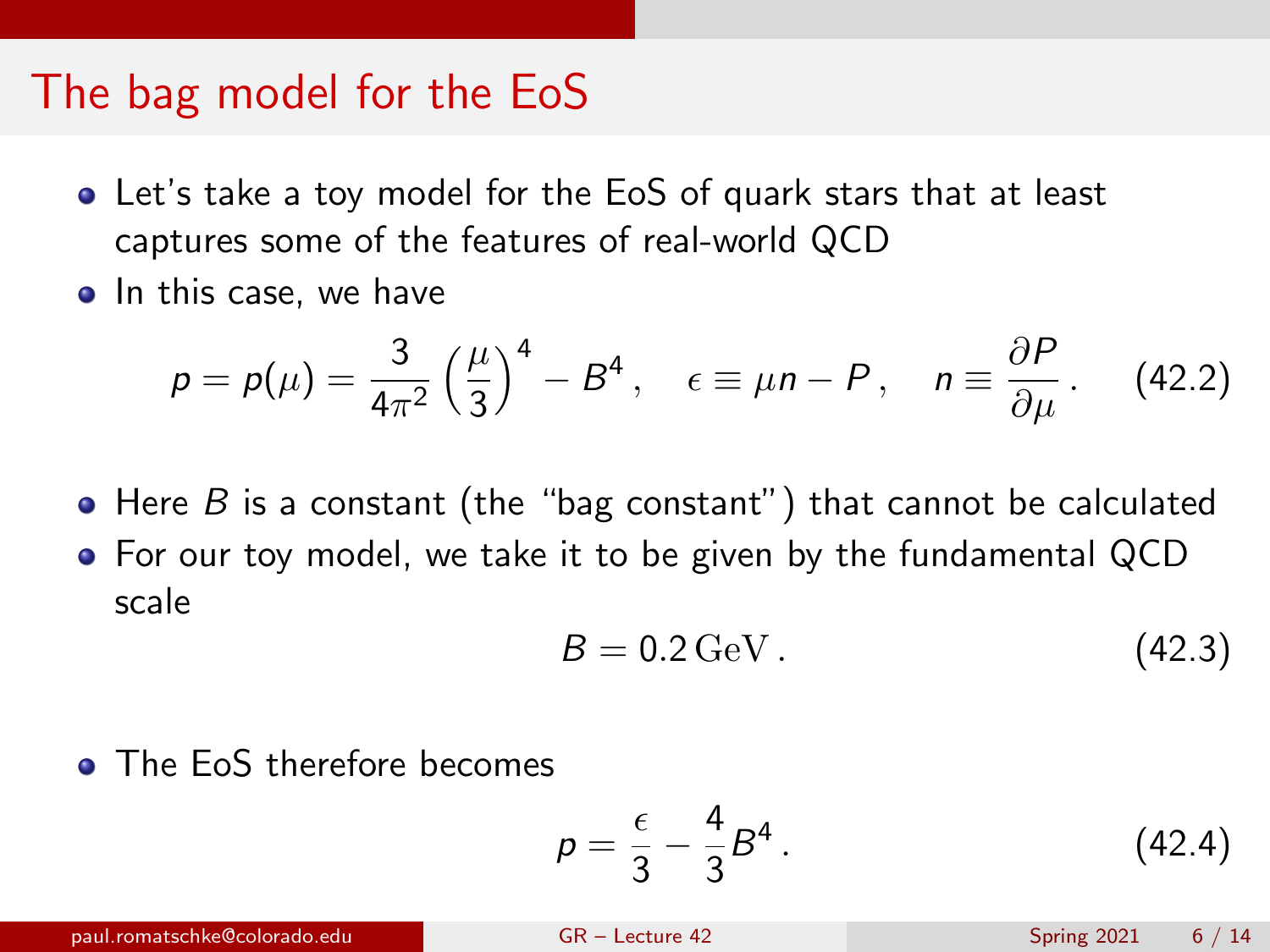## EoS of nuclear matter

- An important feature of the nuclear matter EoS is that the pressure vanishes for a *finite* energy density  $\epsilon = \epsilon_{\rm min} = 4B^4 \simeq 1$ GeV/fm $^3$
- We can use this to define the edge of a star by requiring that

$$
p(R)=0\,,\tag{42.5}
$$

for the surface of the star located at  $r = R$ 

Once we have such an equation of state we can go on to solve the TOV equations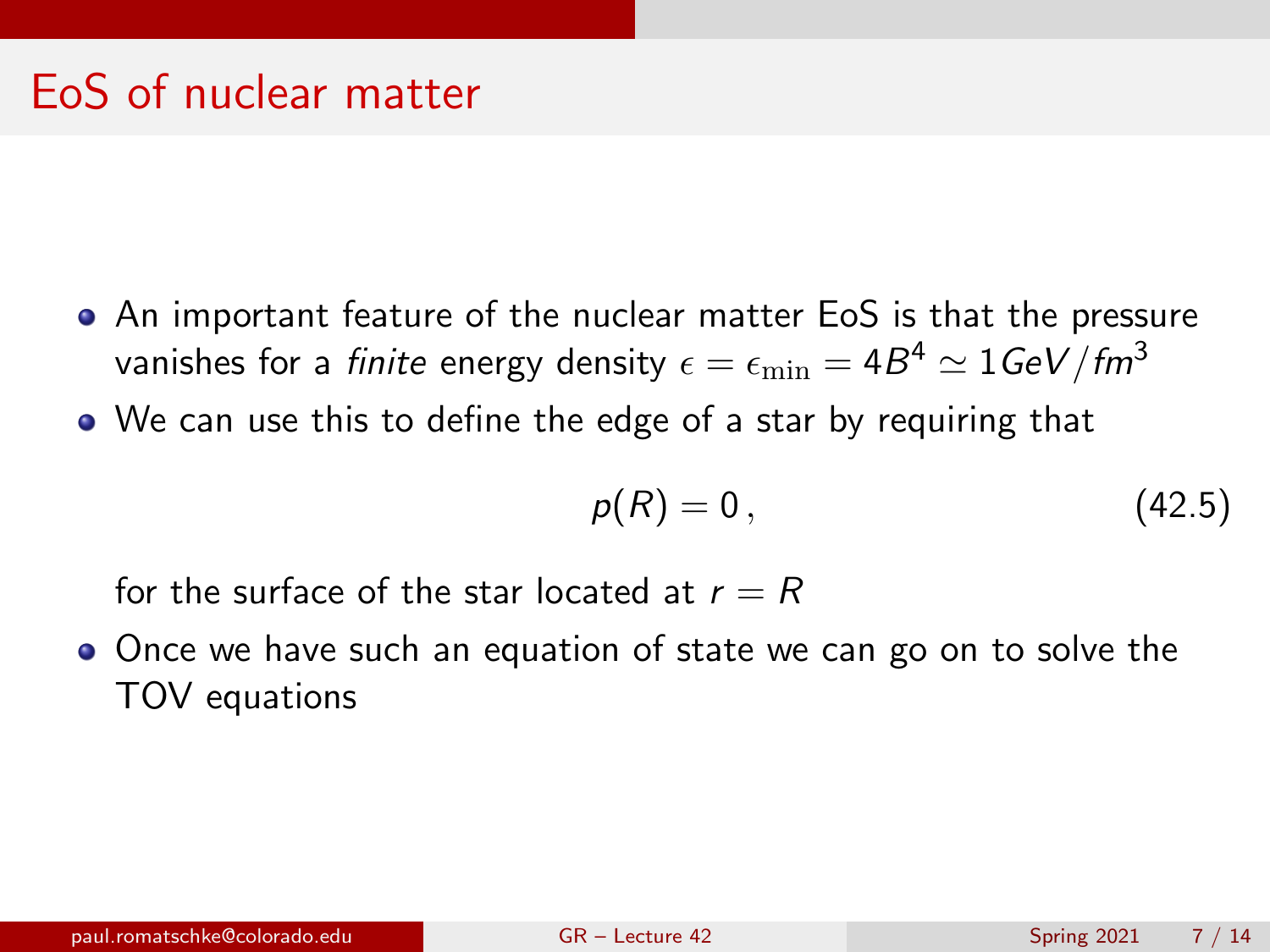# Solving TOVs

- For most situations, it is not possible to obtain analytic solutions for the TOV equations
- However, they can be readily solved numerically
- To do this, start with [\(42.1\)](#page-2-0) and discretize derivatives as finite differences, e.g.

$$
M'(r) = \frac{M(r + \Delta r) - M(r)}{\Delta r} = \pi (r + \Delta r)^2 \epsilon(r).
$$
 (42.6)

- Starting at the star's center where  $r = 0 = M$ , and picking a value for  $p(r = 0) = p_0$  as well as a discretization  $\Delta r$ , we can calculate  $p(\Delta r)$ ,  $M(\Delta r)$
- Using these as input, we can calculate the pressure and mass at  $r = 2\Delta r$  and so on until we reach  $p = 0$  (the edge of the star)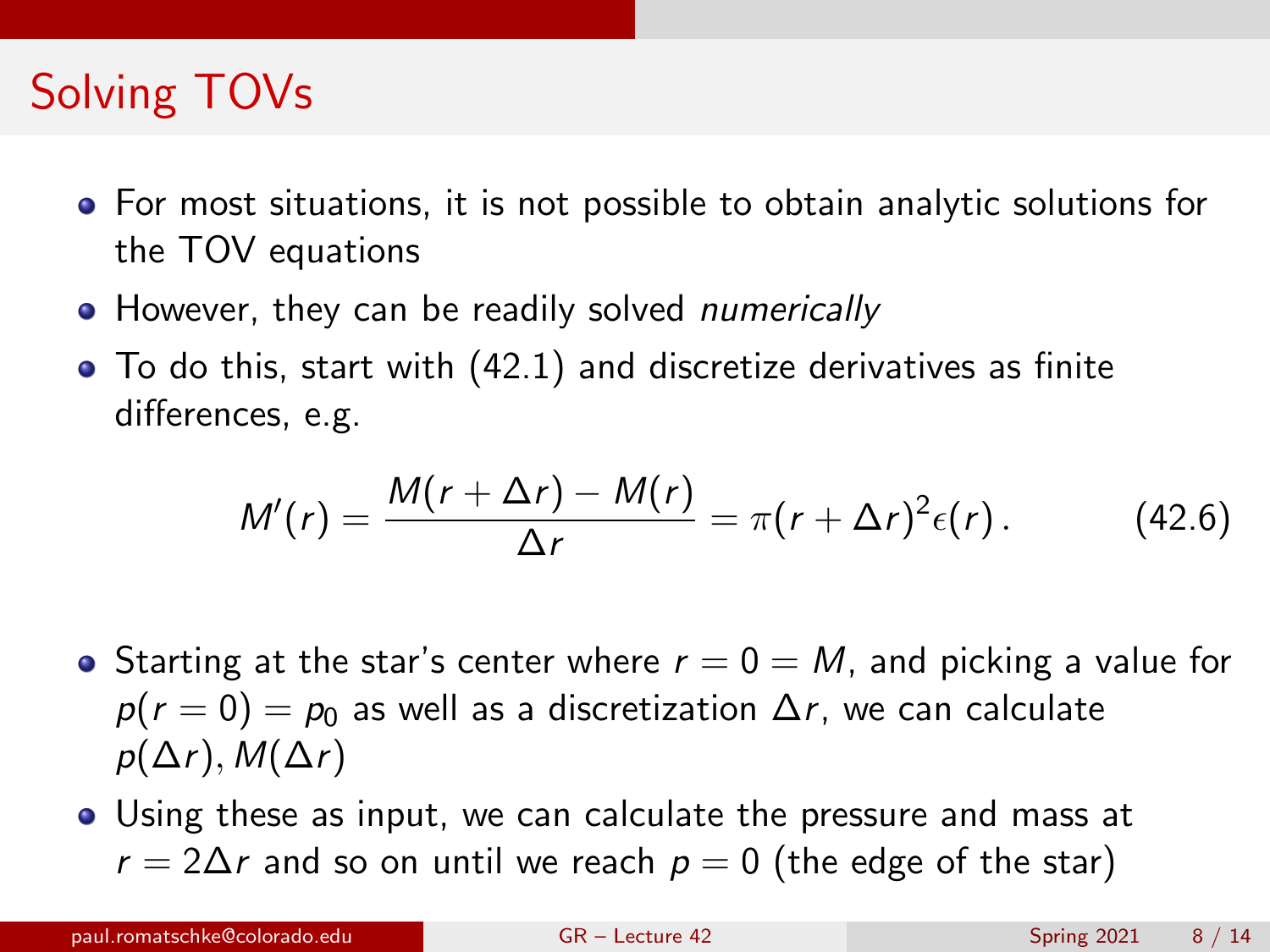## Quark Stars

- For each chosen value of the star's central pressure  $p(r = 0) = p_0$ , there is a unique star radius R and a corresponding stellar mass  $M(R)$
- Repeating this calculation for multiple values of  $p_0$ , one gets a family of solutions for the star's radius and mass  $-$  a mass-radius (MR) relation
- For the bag model equation of state, it looks like this:

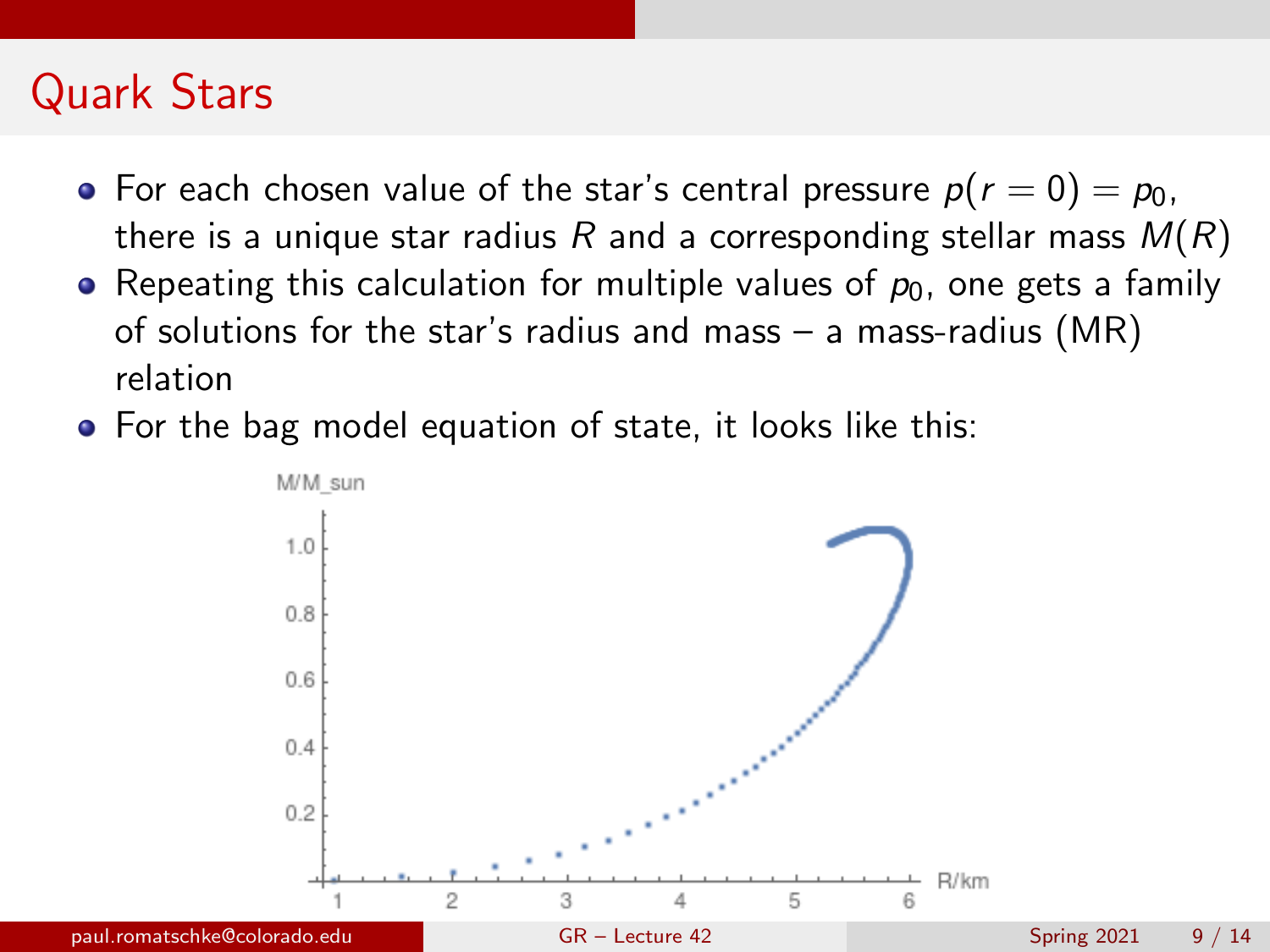- From the MR relation, one can read off the maximum mass of stars with a given equation of state
- For the bag model EoS with  $B = 0.2$  GeV, it is  $M_{\rm max} \simeq 1.05 M_{\odot}$
- Increasing  $p_0$  further above the pressure that gave  $M = M_{\text{max}}$ , the star's mass starts to *decrease* again
- These hypothetical stars beyond  $M_{\text{max}}$  are *unstable* against perturbations and will collapse
- Therefore stable star configurations terminate once  $M_{\text{max}}$  is reached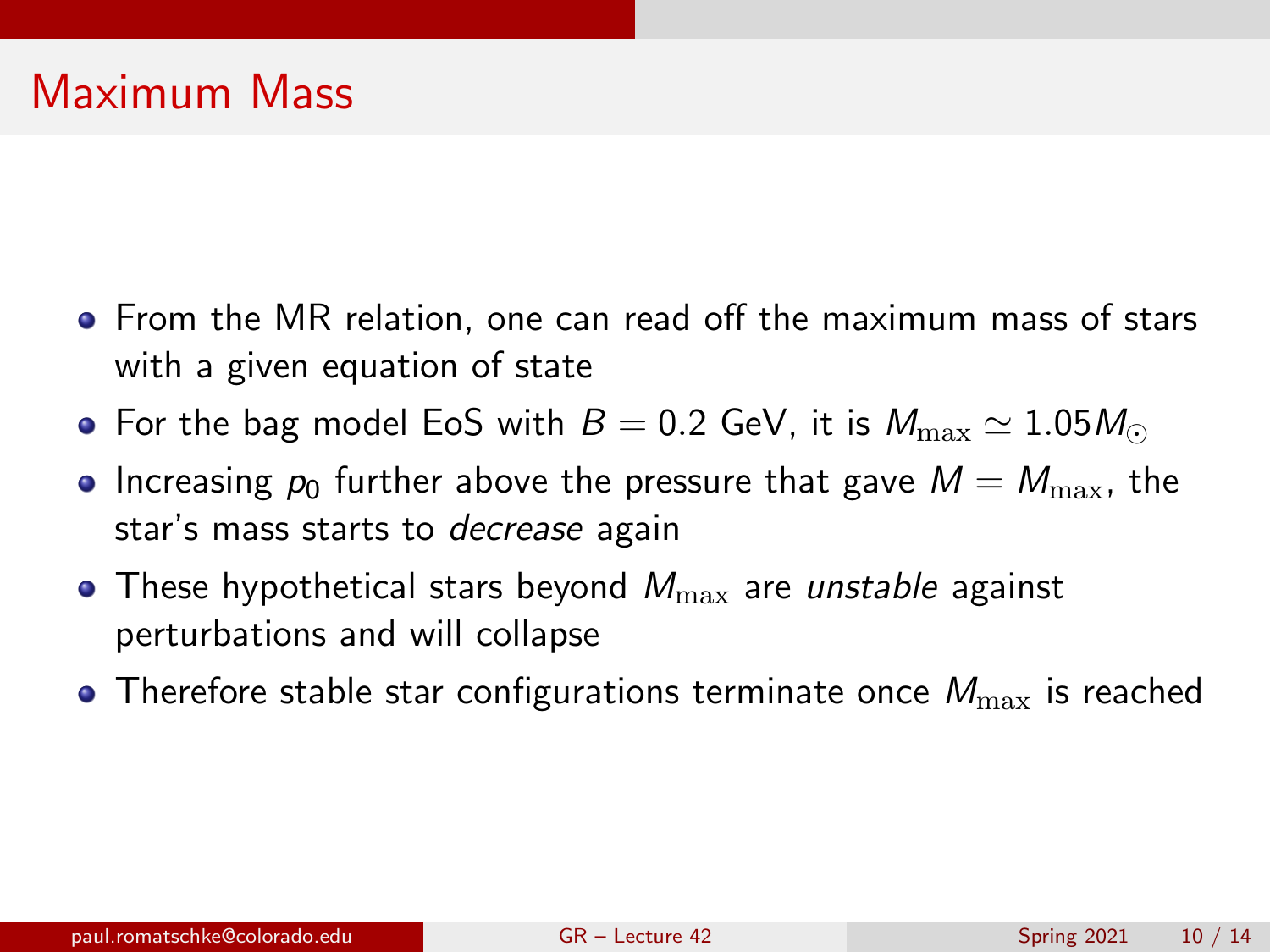#### Maximum Mass – Chandrasekhar's argument

- $\bullet$  One can give a simple argument why stars beyond  $M_{\text{max}}$  are unstable
- This argument does not rely on GR, so we will employ a Newtonian version
- The total energy for a star is given by its "matter" contribution  $E_{\text{matter}}$  minus the gravitational potential energy

$$
E_{\rm tot} = E_{\rm matter} + E_{\rm grav} \tag{42.7}
$$

• Assuming the star to be made up of N baryons of mass  $m$ , we have

$$
M = Nm, \quad E_{\text{grav}} = -\frac{GMm}{R} = -\frac{GNm^2}{R} \,. \tag{42.8}
$$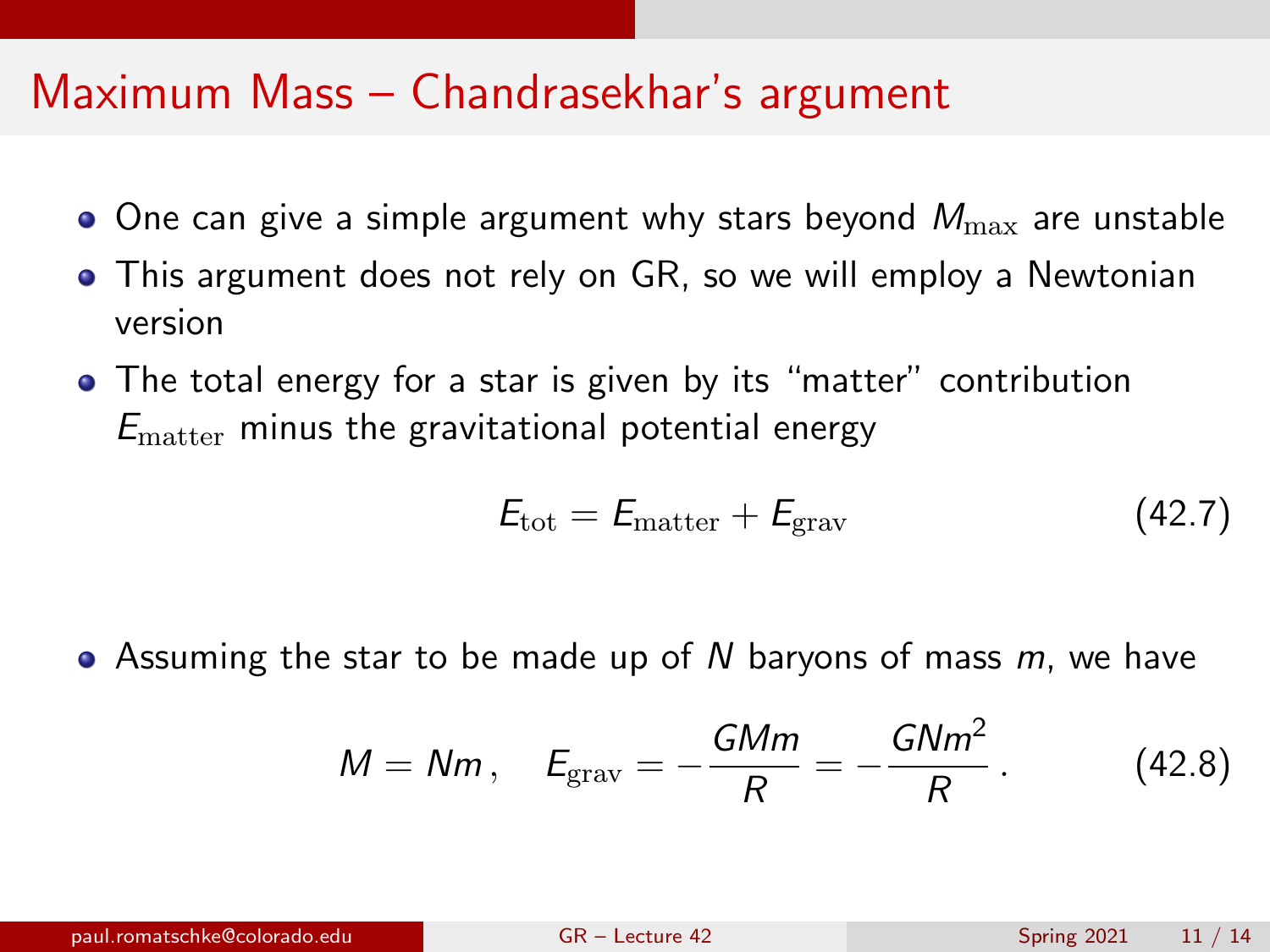### Maximum Mass – Chandrasekhar's argument

The matter contribution is equal to the chemical potential (Fermi energy) 1

$$
E_{\text{matter}} = \mu \propto n^{\frac{1}{3}} = \frac{N^{\frac{2}{3}}}{R}
$$
 (42.9)

• We get

$$
E_{\rm tot} = \frac{N^{\frac{1}{3}}}{R} - \frac{GNm^2}{R} \,. \tag{42.10}
$$

• Adding a baryon will change  $E_{\text{tot}}$ :

$$
dE_{\rm tot} = \left(\frac{1}{3}N^{-\frac{2}{3}} - Gm^2\right)\frac{dN}{R}.
$$
 (42.11)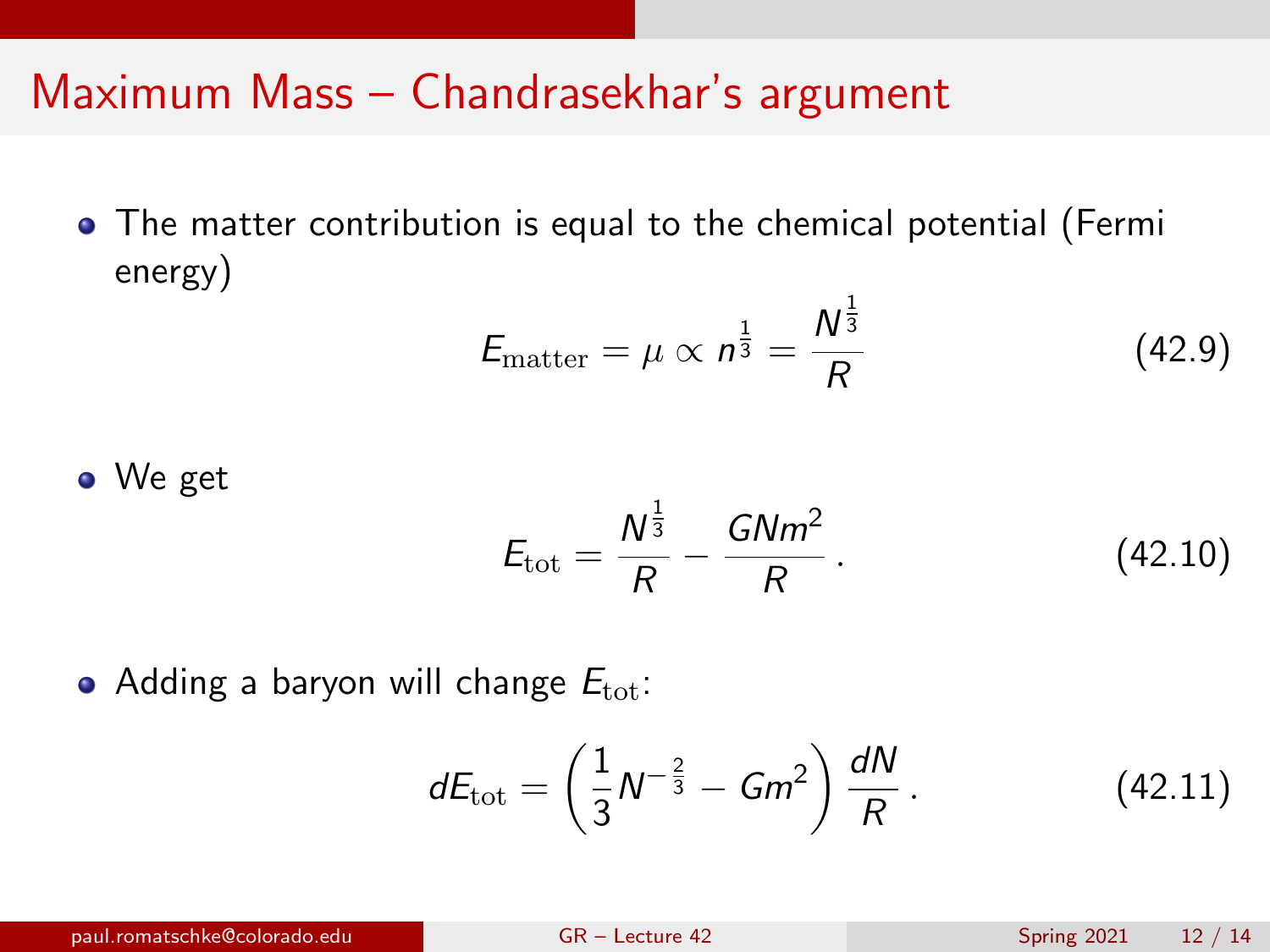### Maximum Mass – Chandrasekhar's argument

$$
dE_{\rm tot} = \left(\frac{1}{3}N^{-\frac{2}{3}} - Gm^2\right)\frac{dN}{R}.
$$
 (42.12)

- If  $N \ll 1$ , then  $dE_{\text{tot}} > 0$ ; adding a baryon will increase the total energy, resulting in a stable star
- If  $N \gg 1$ , then  $dE_{\text{tot}} < 0$ : adding a baryon will decrease  $E_{\text{tot}}$ ; this is a runaway process, signaling an instability
- The maximum allowed mass is given when

$$
N = N_{\text{max}} \simeq \left(\frac{1}{Gm^2}\right)^{\frac{3}{2}}.\tag{42.13}
$$

 $\bullet$